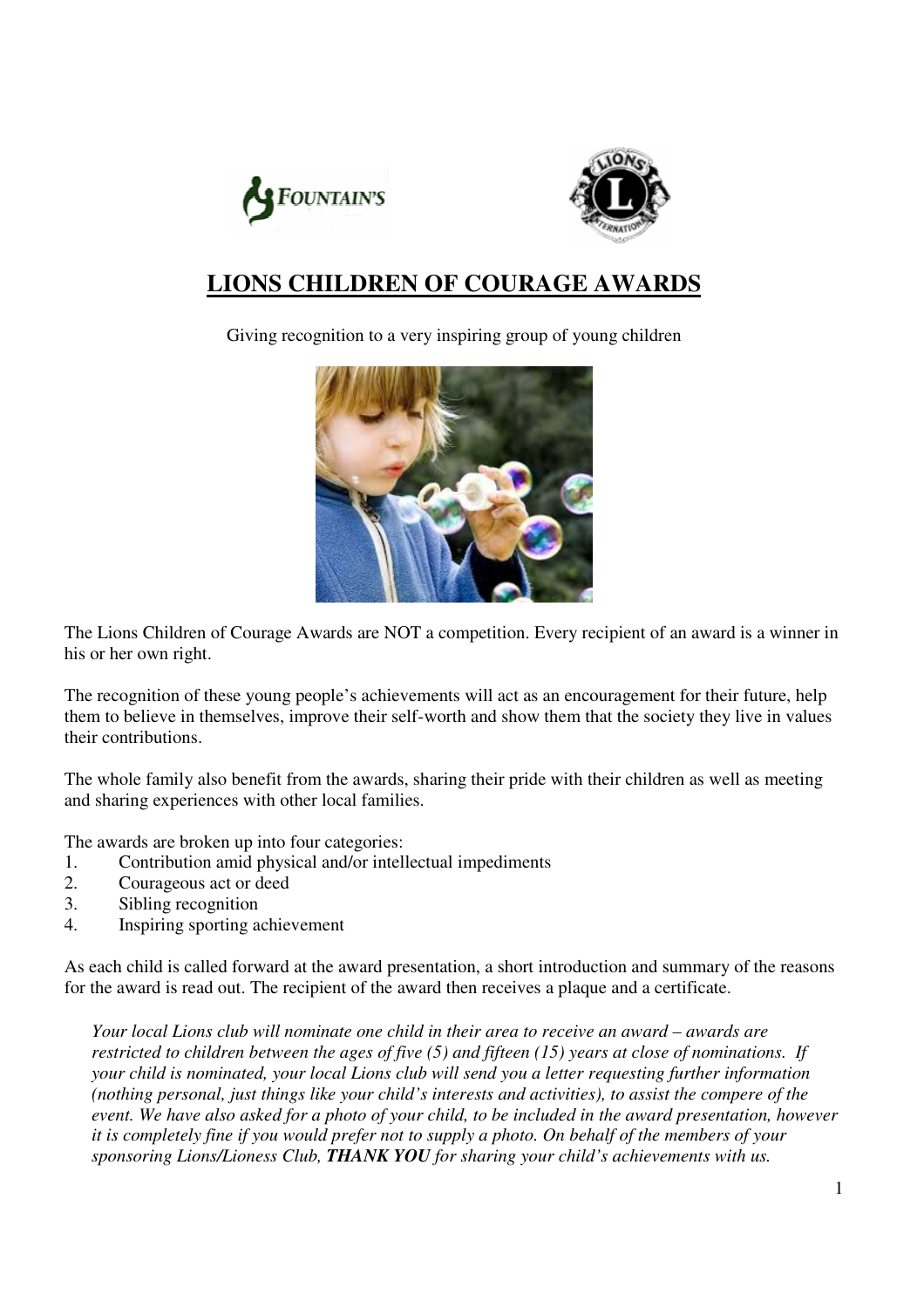## **LIONS CHILDREN OF COURAGE AWARDS**



There are four (4) categories under which a child may be nominated:

o **Contribution amid physical and/or intellectual impairments** 

Children with additional needs who have made a meaningful contribution to their society/ family. These additional needs may or not be linked to a condition and include but are not limited to; hearing, vision & speech impairments, developmental delays, physical impairments, learning difficulties and social/sensory difficulties.

#### o **Courageous act or deed**

Children who have shown great concern for others and been instrumental in the preservation of life or property. This category may include children who have undergone lifesaving operations, aided at an accident, had long periods of hospitalization or medical treatments, or care for parents with an additional need.

#### o **Sibling recognition**

Siblings who actively participate in the daily care for their brother or sister who has a physical and/or intellectual impairment.

#### o **Inspiring sporting achievement**

Children with an impairment who have overcome great personal challenges to achieve a high degree of sporting prowess, either as an individual or team member.







**FOUNTAIN'S**